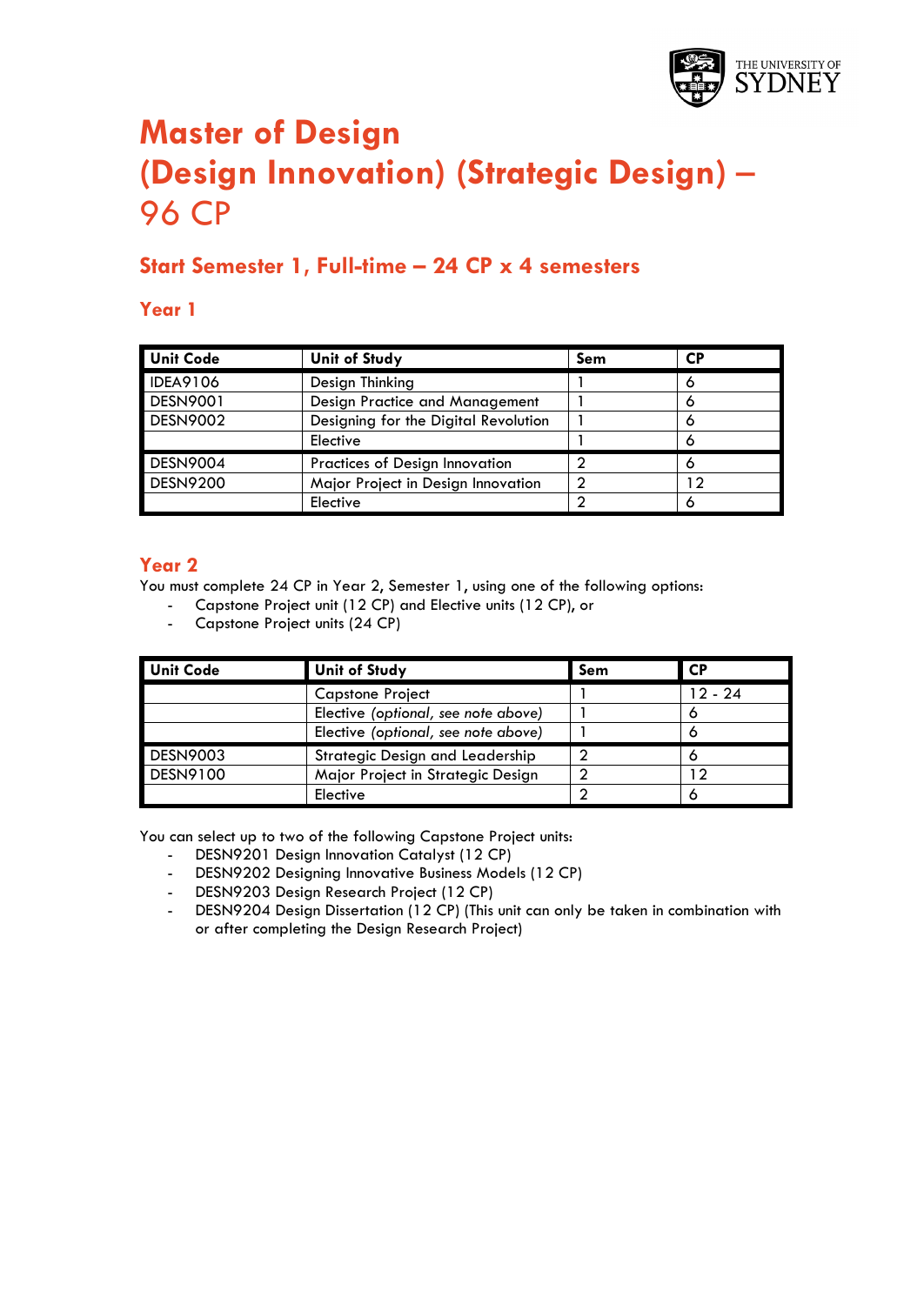# **Start Semester 2, Full-time – 24 CP x 4 semesters**

#### **Year 1**

| <b>Unit Code</b> | <b>Unit of Study</b>                 | Sem | <b>CP</b> |
|------------------|--------------------------------------|-----|-----------|
| <b>IDEA9106</b>  | Design Thinking                      |     |           |
| <b>DESN9004</b>  | Practices of Design Innovation       |     |           |
| <b>DESN9200</b>  | Major Project in Design Innovation   |     | 12        |
| <b>DESN9001</b>  | Design Practice and Management       |     |           |
| <b>DESN9002</b>  | Designing for the Digital Revolution |     |           |
|                  | Elective                             |     |           |
|                  | Elective                             |     |           |

#### **Year 2**

You must complete 24 CP in Year 2, Semester 1, using one of the following options:

- Capstone Project unit (12 CP) and Elective units (12 CP), or<br>- Capstone Project units (24 CP)
- Capstone Project units (24 CP)

| <b>Unit Code</b> | <b>Unit of Study</b>                | Sem | СP        |
|------------------|-------------------------------------|-----|-----------|
| <b>DESN9003</b>  | Strategic Design and Leadership     |     |           |
| DESN9100         | Major Project in Strategic Design   |     |           |
|                  | Elective                            |     |           |
|                  | <b>Capstone Project</b>             |     | $12 - 24$ |
|                  | Elective (optional, see note above) |     |           |
|                  | Elective (optional, see note above) |     |           |

- DESN9201 Design Innovation Catalyst (12 CP)
- DESN9202 Designing Innovative Business Models (12 CP)
- DESN9203 Design Research Project (12 CP)
- DESN9204 Design Dissertation (12 CP) (This unit can only be taken in combination with or after completing the Design Research Project)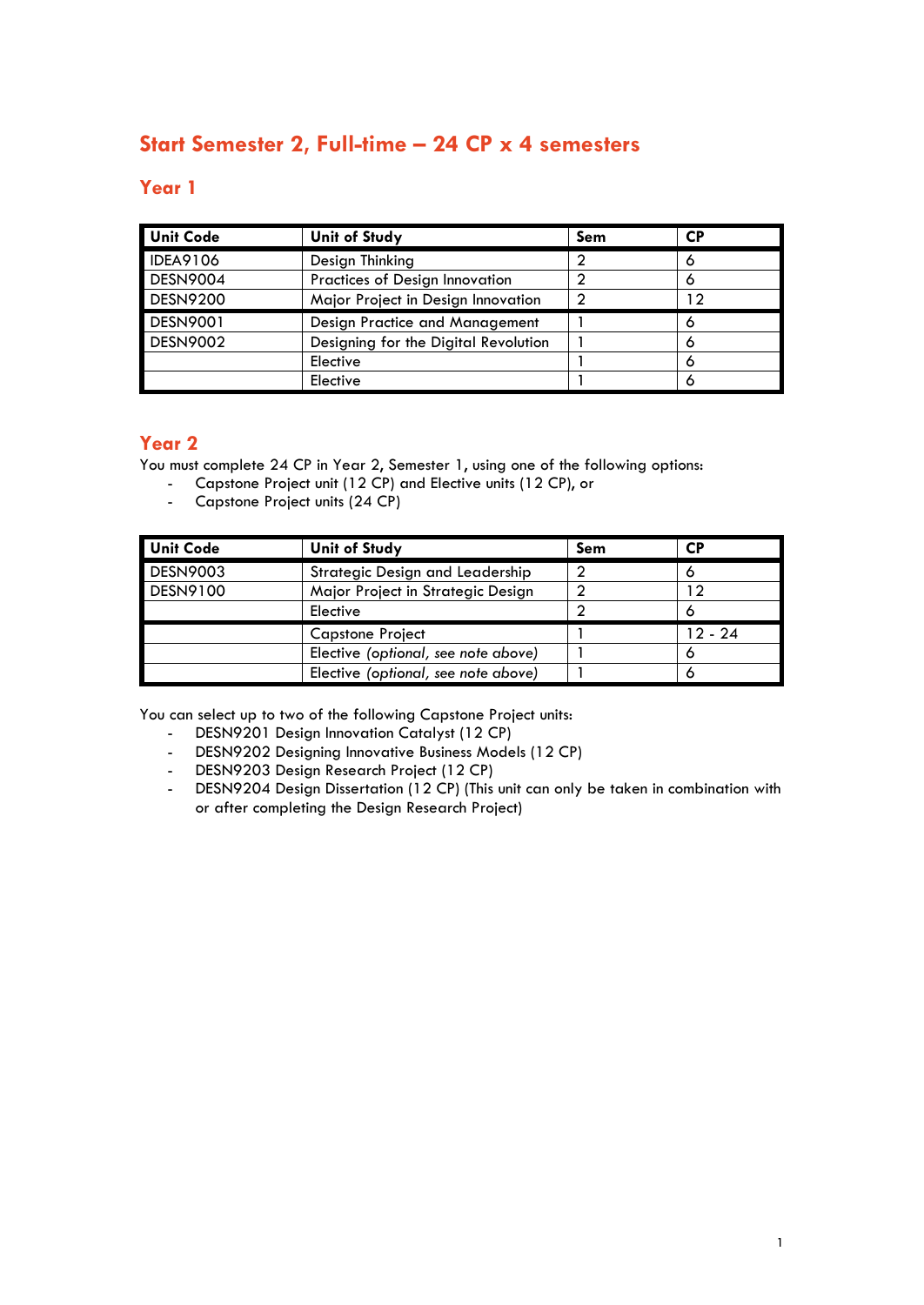# **Start Semester 1, Part-time – 12 CP x 8 semesters**

#### **Year 1**

| <b>Unit Code</b> | Unit of Study                         | Sem | <b>CP</b> |
|------------------|---------------------------------------|-----|-----------|
| <b>IDEA9106</b>  | Design Thinking                       |     |           |
| <b>DESN9001</b>  | Design Practice and Management        |     |           |
| <b>DESN9004</b>  | <b>Practices of Design Innovation</b> |     |           |
|                  | Elective                              |     |           |

#### **Year 2**

| <b>Unit Code</b> | Unit of Study                        | Sem | <b>CP</b> |
|------------------|--------------------------------------|-----|-----------|
| <b>DESN9002</b>  | Designing for the Digital Revolution |     |           |
|                  | Elective                             |     |           |
| <b>DESN9200</b>  | Major Project in Design Innovation   |     |           |

#### **Year 3**

You must complete 12 CP in Year 3, Semester 1, using one of the following options:

- Capstone Project unit (12 CP), or
- Elective units (12 CP)

| Unit Code       | <b>Unit of Study</b>                           | Sem | <b>CP</b> |
|-----------------|------------------------------------------------|-----|-----------|
|                 | Capstone Project (optional, see note<br>above) |     | 12        |
|                 | Elective (optional, see note above)            |     |           |
|                 | Elective (optional, see note above)            |     |           |
| <b>DESN9003</b> | Strategic Design and Leadership                |     |           |
|                 | Elective                                       |     |           |

## **Year 4**

| Unit Code | Unit of Study                     | Sem | СP |
|-----------|-----------------------------------|-----|----|
|           | Capstone Project                  |     |    |
| DESN9100  | Major Project in Strategic Design |     |    |

- DESN9201 Design Innovation Catalyst (12 CP)
- DESN9202 Designing Innovative Business Models (12 CP)
- DESN9203 Design Research Project (12 CP)<br>- DESN9204 Design Dissertation (12 CP) (This
- DESN9204 Design Dissertation (12 CP) (This unit can only be taken in parallel with or after completing the Design Research Project)